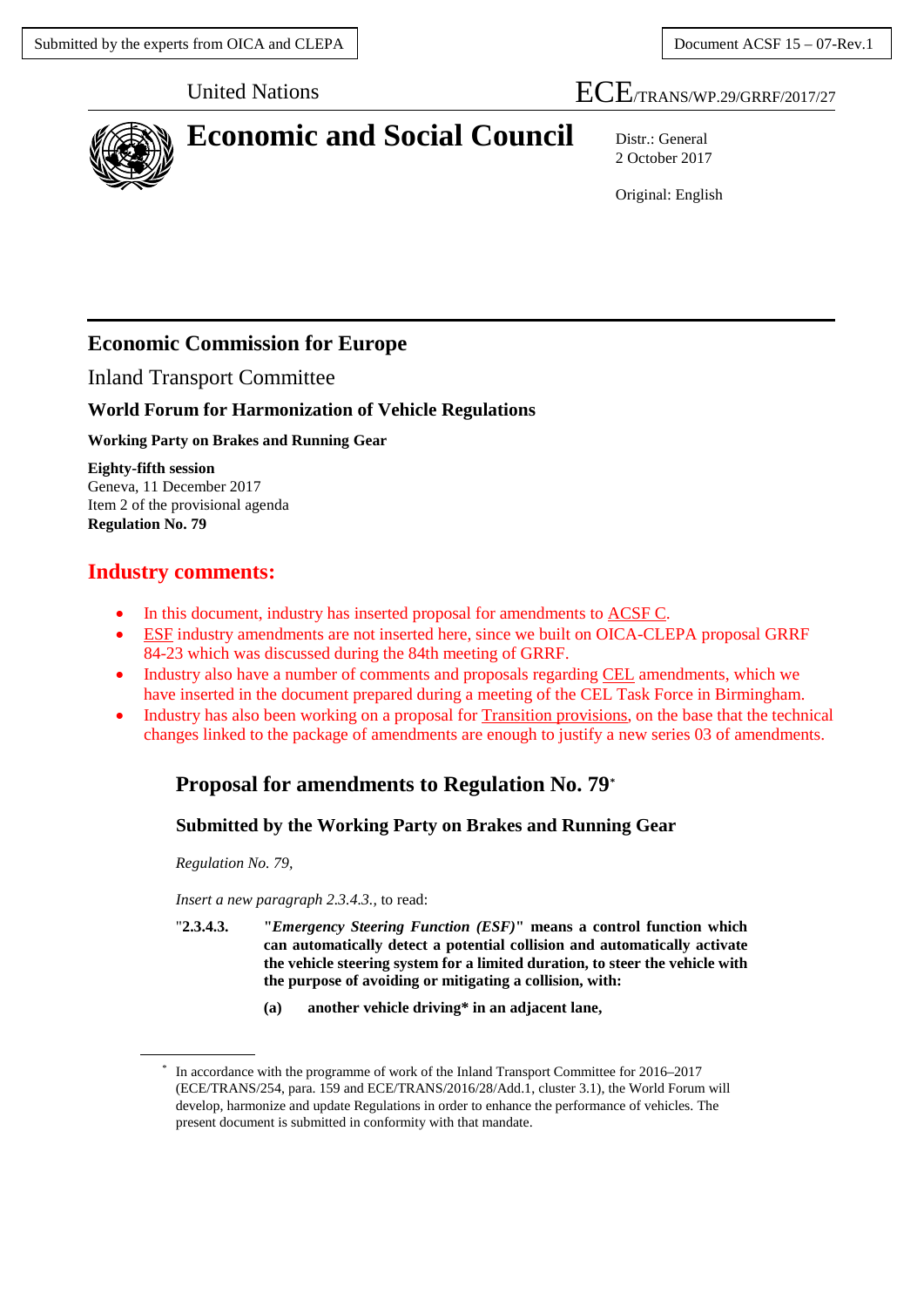-

- **(i) drifting towards the path of the subject vehicle and/or,**
- **(ii) into which path the subject vehicle is drifting and/or,**
- **(iii) into which lane the driver initiates a lane change manoeuver.**
- **(b) an obstacle obstructing the path of the subject vehicle or when the obstruction of the subject vehicle's path is deemed imminent.**

**ESF shall cover one or more use cases from the list above.**

*Insert a new paragraph 2.4.16. and 2.4.17.,* to read:

**(a) Activation of the direction indicator lamps by a deliberate action of the driver,**

- **(b) Lateral movement of the vehicle towards the lane boundary,**
- **(c) Lane change manoeuvre,**
- **(d) Resumption of the lane keeping function,**
- **(e) Deactivation of direction indicator lamps.**
- **2.4.17. A "***lane change manoeuvre***" is part of the lane change procedure and,**

**(a) Starts when the outside edge of the tyre tread of the vehicle's front wheel closest to the lane markings touches the inside edge of the lane marking to which the vehicle is being manoeuvred,**

**(b) Ends when the rear wheels of the vehicle have fully crossed the lane marking.**"

*Insert a new paragraph 5.1.6.2.,* to read:

"**5.1.6.2. Provisions for ESF**

**Any ESF shall fulfil the following requirements.**

- **5.1.6.2.1. ESF shall only start an intervention in case a risk of a collision is detected.**
- **5.1.6.2.2. An automatic avoidance manoeuver initiated by an ESF shall not steer the vehicle out of the lane of travel. However, if the intervention starts during a lane change manoeuvre performed by the driver or during an unintentional drift into the adjacent lane, the system may steer the vehicle back into its original lane of travel**.

**In case of an ESF able to intervene in the absence of lane markings, the ESF intervention on such roads shall not lead to a lateral offset of more than 0.75 m. The vehicle shall not leave the road due to the ESF intervention. For that purpose, the system shall be able to detect the road edge.** 

**Any vehicle fitted with ESF shall be equipped with means to detect lane markings and to monitor the driving environment (e.g. other road users)** 

**<sup>\*</sup> the vehicle may be driving in the same or the opposite direction as the subject vehicle."**

<sup>&</sup>quot;**2.4.16. A "***lane change procedure***" in the case of ACSF of Category [C1] starts when the direction indicator lamps are activated by a deliberate action of the driver and ends when the direction indicator lamps are deactivated. It comprises the following operations:**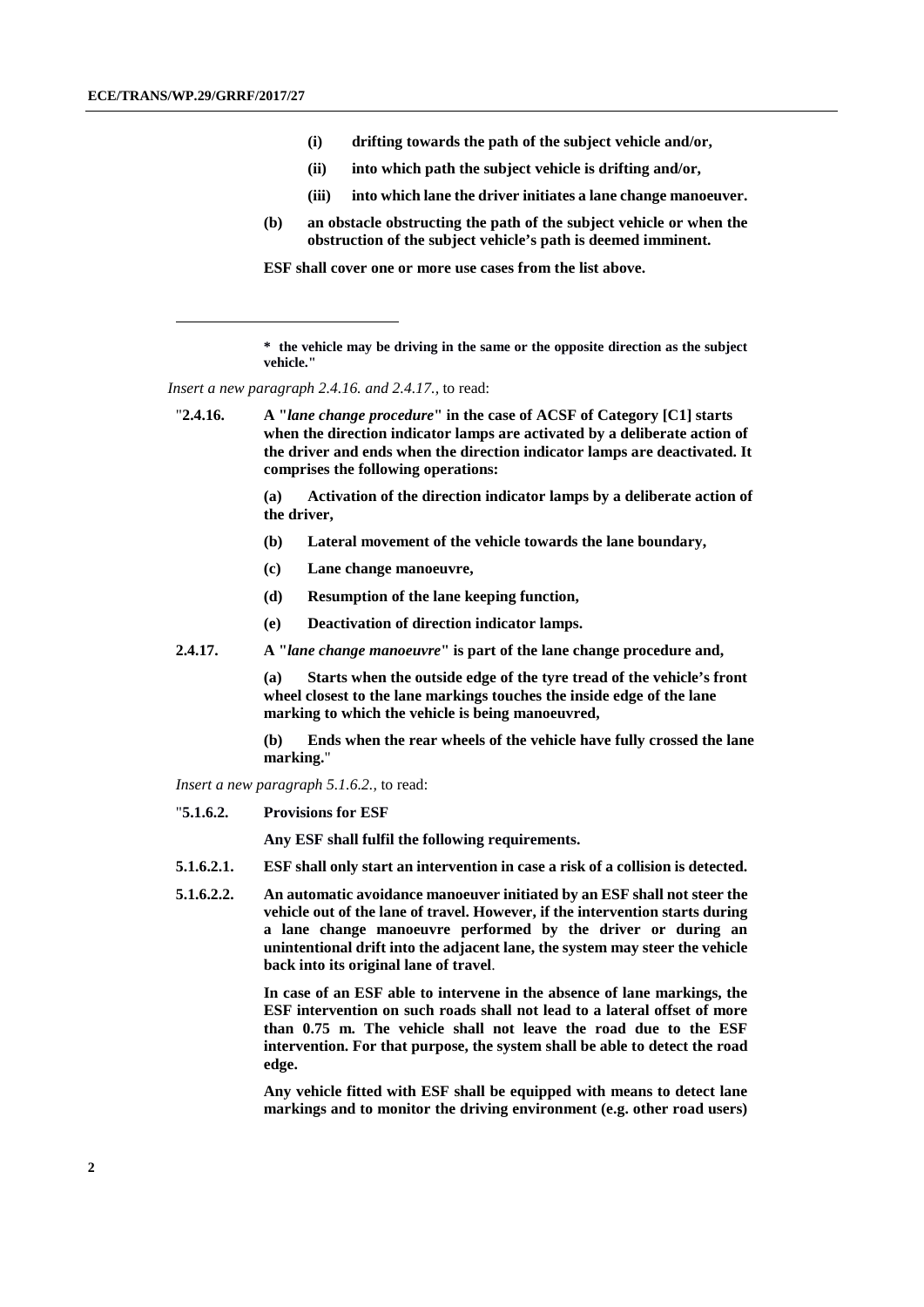**in line with the specified use case in the system information data. The system shall monitor the driving environment at any time the ESF is active.** 

**The ESF intervention shall not lead the vehicle to collide with another road user.**

**The manufacturer shall demonstrate during type approval, to the satisfaction of the technical service, which means to detect lane markings and to monitor the driving environment, are fitted to the vehicle to satisfy these provisions.**

**5.1.6.2.3. Any intervention of an ESF shall be indicated to the driver with an optical and with an acoustic or haptic warning signal to be provided at the latest with the start of the ESF intervention.** 

> **[For this purpose directionally appropriate signals used by other warning systems (e.g. blind spot detection, lane departure warning, forward collision warning) are deemed to be sufficient to fulfil the requirements for the respective optical, acoustic or haptic signals above.]**

- **5.1.6.2.4. A system failure shall be indicated to the driver with an optical warning signal. However, when the system is manually deactivated, the indication of failure mode may be suppressed.**
- **5.1.6.2.5. The steering control effort necessary to override the directional control provided by the system shall not exceed [50 N].**
- **5.1.6.2.6. The ESF shall be subject to the requirements of Annex 6.**
- **5.1.6.2.7. The vehicle shall be tested in accordance with the relevant vehicle tests specified in Annex 8 of this Regulation.**
- **5.1.6.2.8. System information data**

**The following data shall be provided together with the documentation package required in Annex 6 of this regulation to the Technical Service at the time of type approval:**

**(a) Use case(s) where ESF is designed to operate (among the use cases a.i, a.ii, a.iii and b. specified in the ESF definition 2.3.4.3),**

**(b) The conditions under which the system is active, e.g. the vehicle**  speed range  $V_{smax}$ ,  $V_{smin}$ .

- **(c) How ESF detects a risk of a collision,**
- **(d) How to deactivate/reactivate the function.**"

*Amend paragraph 5.1.10.,* to read:

"**[5.1.11. …**

**Manual steering equipment and power-assisted steering equipment are exempted from the application of Annex 6 to this Regulation, provided they are not part of a complex system as defined in paragraph 2.4 of Annex 6 to this Regulation.]**"

*Insert a new paragraph 5.6.3.,* to read:

"**(Reserved for ACSF of category B2)**"

*Insert a new paragraph 5.6.4.,* to read:

"**5.6.4. Special Provisions for ACSF of Category [C1]**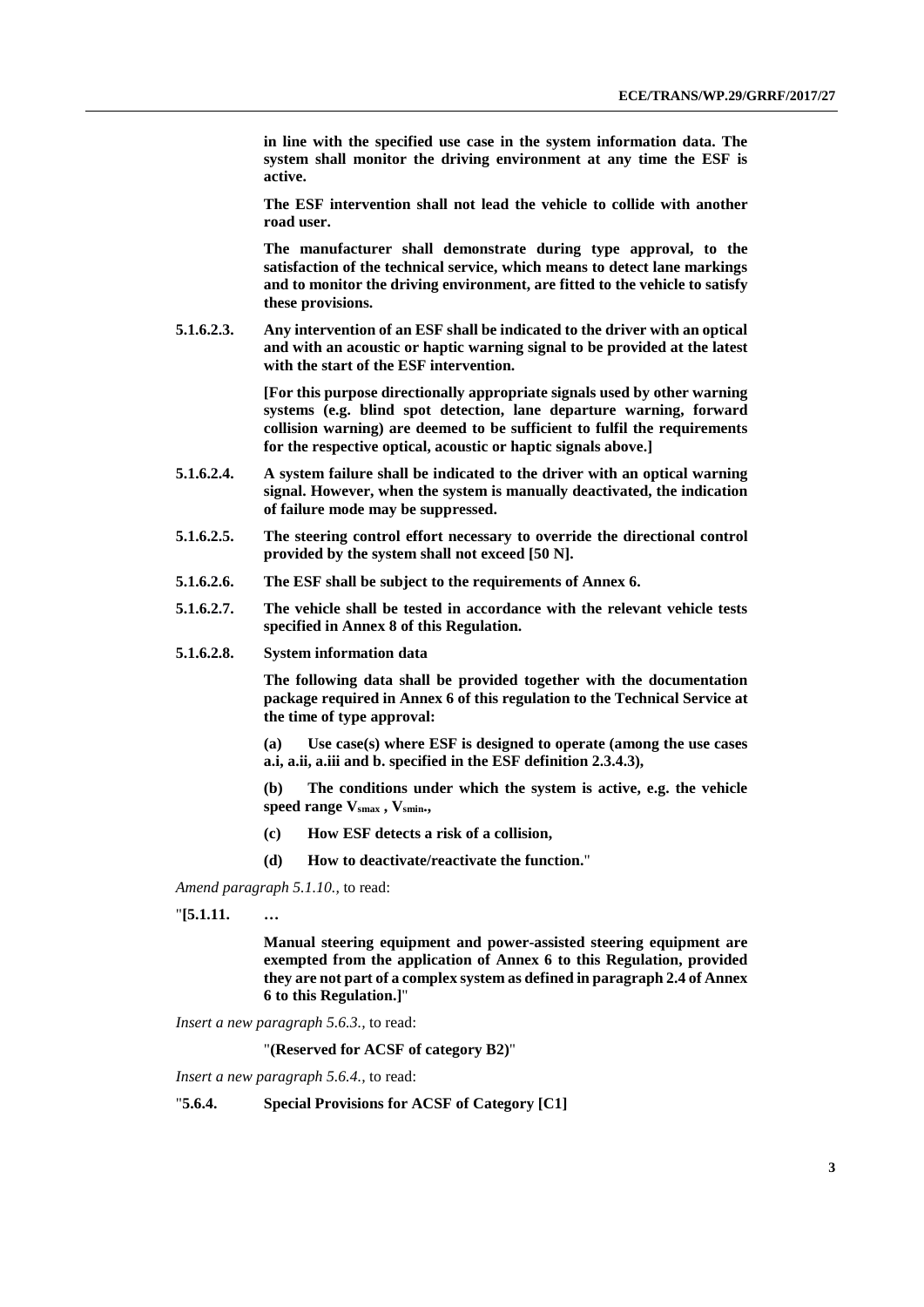**Any ACSF system of Category [C1] shall fulfil the following requirements.**

- **5.6.4.1. General**
- **5.6.4.1.1. A vehicle equipped with an ACSF of Category [C1] shall also be equipped with an ACSF of Category B1 complying with the requirements of this Regulation.**
- **5.6.4.2. Activation/deactivation of the ACSF of Category [C1] system**
- **5.6.4.2.1. The default status of the system shall be off at the initiation of each new engine start/run cycle.**

**[At the time of the first system activation] after a new engine start/run cycle, a disclaimer shall be provided to inform the driver of their duty to monitor the traffic and road conditions prior to and throughout the lane change procedure.**

**This requirement does not apply when a new engine start/run cycle is performed automatically, e.g. the operation of a stop/start system.**

#### **Justification:**

In Europe OEMs follow the ESoP, in the US OEMs follow the Alliance guideline regarding driver distraction/driver focus with the result that OEMs are considering size of characters and contrast, as well as the content and the kind of interaction allowed to the driver by our onboard infotainment systems. Such a disclaimer would not fit to the ESoP recommendation. The system should not bring a disclaimer to the attention of the driver [at the time of the first system activation]. According to paragraph 5.6.4.2.3 the activation is only possible on highways, which would mean the driver must read a disclaimer whilst driving rather than leaving his eyes on the road.

- **5.6.4.2.2. The vehicle shall be equipped with a means for the driver to activate (standby mode) and deactivate (off mode) the system. The same means as for an ACSF of Category B1 may be used.**
- **5.6.4.2.3. The system shall only be activated (standby mode) after a deliberate action by the driver.**

**Activation by the driver shall only be possible on roads where pedestrians and cyclists are prohibited and which, by design, are equipped with a physical separation that divides the traffic moving in opposite directions and which have at least two lanes in the direction the vehicles are driving. These conditions shall be ensured by the use of at least two independent means.** 

**In the case of a transition from a road type with a classification permitting an ACSF of Category [C1], to a type of road where an ACSF of Category [C1] is not permitted, the system shall be deactivated automatically.**

- **5.6.4.2.4. It shall be possible to deactivate the system (off mode) at any time by a single action of the driver. Following this action, the system shall only be able to be reactivated (standby mode) by a deliberate action of the driver.**
- **5.6.4.2.5. Notwithstanding the requirements above it shall be possible to perform the corresponding tests in Annex 8 of this Regulation on a test track.**
- **5.6.4.3. Overriding**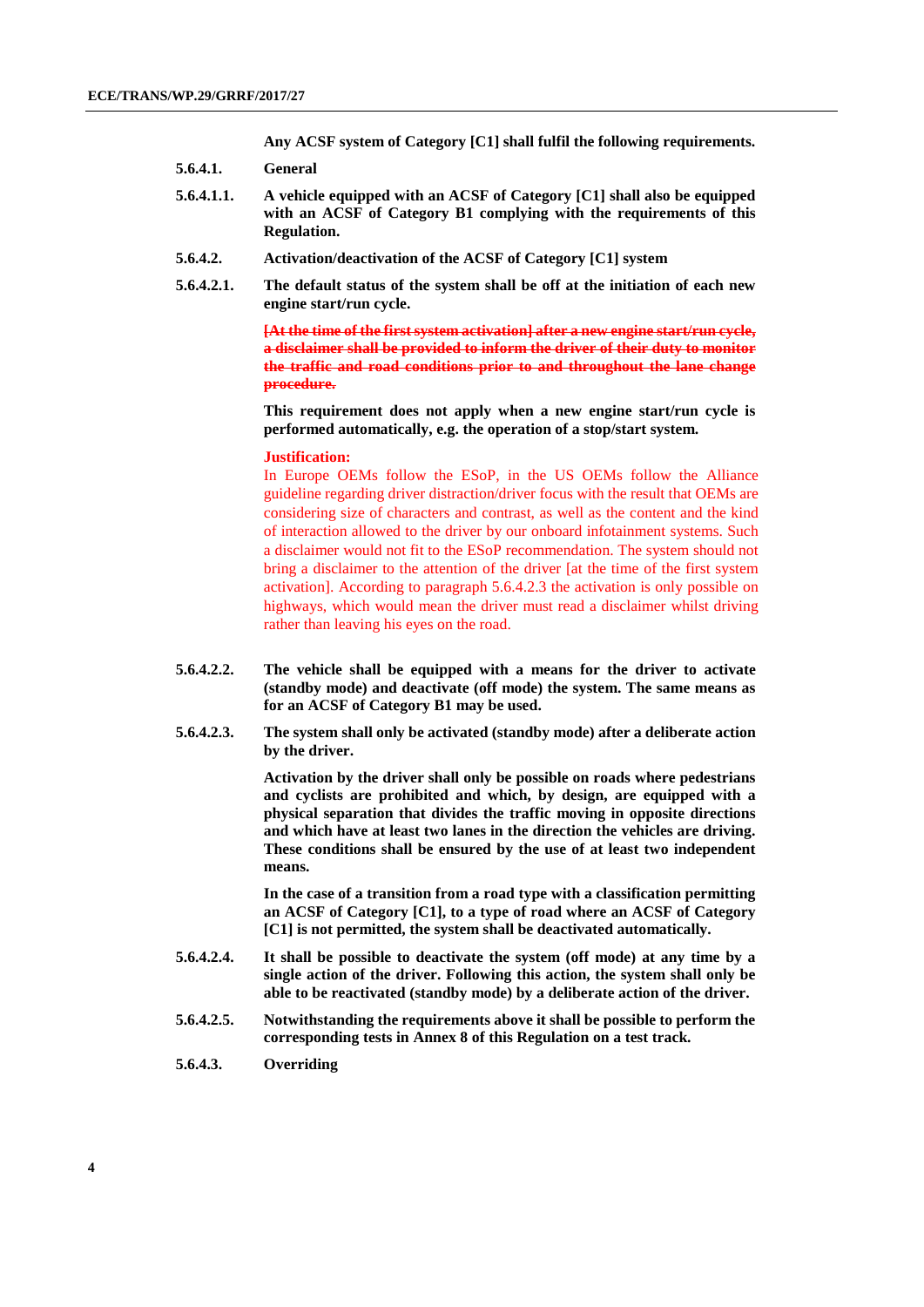**A steering input by the driver shall override the steering action of the system. The steering control effort necessary to override the directional control provided by the system shall not exceed [30 or 50] N.**

**Justification:** see industry document about Maximum allowable override force.

**The system may remain activated (standby mode) provided that priority is given to the driver during the overriding period.**

**5.6.4.4. Lateral acceleration**

**The lateral acceleration induced by the system during the lane change manoeuvre:**

**(a) Shall not exceed 1 m/s² in addition to the lateral acceleration generated by the lane curvature, and** 

**(b) Shall not cause the total vehicle lateral acceleration to exceed the maximum values indicated in tables of paragraph 5.6.2.1.3.**

**[The moving average over half a second of the lateral jerk generated by the system shall not exceed 5 m/s³.]**

**Justification:** we must be consistent with ACSF B1.

- **5.6.4.5. Human Machine Interface (HMI)**
- **5.6.4.5.1. Unless otherwise specified, the optical signals identified in paragraph 5.6.4.5. shall be easily distinguishable from each other (e.g. different symbol, colour, blinking, text).**
- **5.6.4.5.2. When the system is in standby mode (i.e. ready to intervene), an optical signal shall be provided to the driver.**
- **5.6.4.5.3. When the lane change procedure is ongoing an optical signal shall be provided to the driver.**
- **5.6.4.5.4. When the lane change procedure is suppressed, in accordance with paragraph 5.6.4.6.8., the system shall clearly inform the driver about this system status by an optical warning signal and additionally by an acoustic or haptic warning signal. In case the suppression is initiated by the driver, an optical warning is sufficient.**
- **5.6.4.5.5. A system failure shall be signalled immediately to the driver by an optical warning signal. However, when the system is manually deactivated by the driver, the indication of failure mode may be suppressed.**

**If a system failure occurs during a lane change manoeuvre, the failure shall be signalled to the driver by an optical, and an acoustic or haptic warning.**

**5.6.4.5.6. The system shall provide a means of detecting that the driver is holding the steering control and shall warn the driver in accordance with the warning strategy below:**

> **If, after a period of no longer than 3 seconds after the initiation of the lane change procedure, the driver is not holding the steering control, an optical warning signal shall be provided. This signal shall be the same as the signal specified in paragraph 5.6.2.2.5.**

> **Alternatively, the optical warning may be shown as soon as the procedure starts.**

**Justification**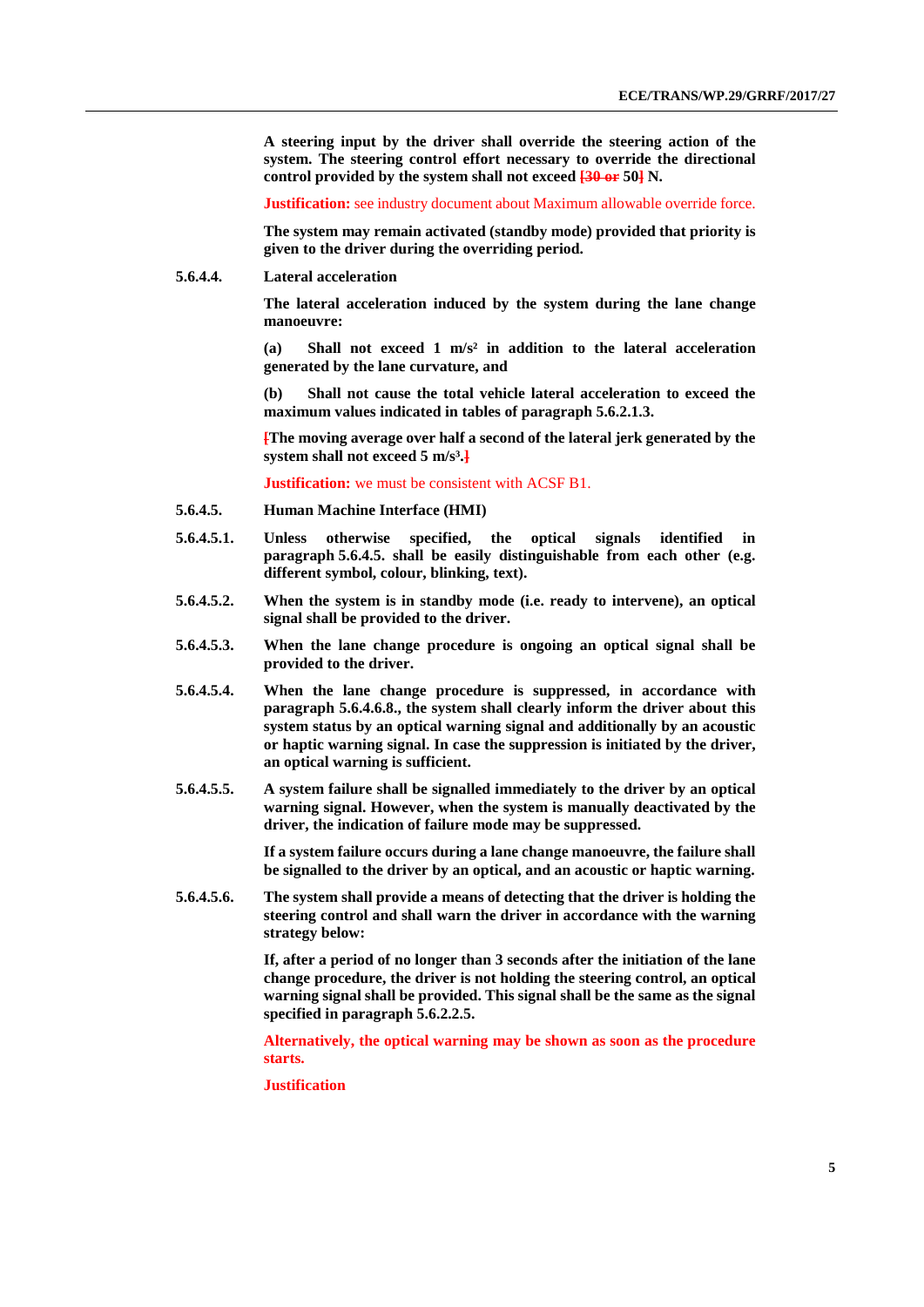By default, the optical warning may be shown right after LCP has started, reminding the driver to hold the steering control. Once the driver is detected to be hands-on, the warning can be removed and the LCM peformed. This proposal is supplemented by the amendment in 5.6.4.6.8.1 (d).

**The warning signal shall be active until the driver is holding the steering control, or until the system is deactivated, either manually or automatically.**

- **5.6.4.6. Lane change procedure**
- **5.6.4.6.1. The initiation of a lane change procedure of an ACSF of Category [C1] shall only be possible if an ACSF of Category B1 is already active.**
- **5.6.4.6.2. The lane change procedure requires, and shall start immediately after, a manual activation by the driver of the direction indicator to the intended side for the lane change.**
- **5.6.4.6.3. When the lane change procedure starts, the ACSF of Category B1 shall be suspended, and the ACSF of Category [C1] shall carry on the lane keeping function of ACSF of category B1, until the lane change manoeuvre starts.**
- **5.6.4.6.4. The lane change manoeuvre shall not be initiated before a period of 3.0 s and not later than 5.0 s after the deliberate action of the driver described in paragraph 5.6.4.6.2.**

**The lateral movement of the vehicle towards the intended lane shall not start earlier than 1 s after the start of the lane change procedure. Additionally the lateral movement to approach the lane marking and that necessary to complete the lane change manoeuvre, shall be completed as one continuous movement.**

### **Justification:**

The added requirement above ensures that the lateral movement towards the marking cannot start too early after the direction indicator has started blinking, while the existing requirement in 5.6.4.4 ensures that the lateral movement cannot start too late. Indeed, 5.6.4.4 specifies that "the lateral acceleration induced by the system during the lane change manoeuvre shall not exceed 1 m/s<sup>2</sup> in addition to the lateral acceleration generated by the lane curvature".

### **5.6.4.6.5. The lane change manoeuvre shall be completed in less than:**

- **(a) 5 s for M1, N1 vehicle categories,**
- **(b) 10 s for M2, M3, N2, N3 vehicle categories.**
- **5.6.4.6.6. Once the lane change manoeuvre has completed, ACSF of Category B1 lane keeping function shall resume automatically**.
- **5.6.4.6.7. The direction indicator shall remain active throughout the whole period of the lane change manoeuvre and shall be deactivated by the system no later than 0.5 seconds after the resumption of ACSF of Category B1 lane keeping function as described in paragraph 5.6.4.6.6.**
- **5.6.4.6.8. Suppression of the lane change procedure**
- **5.6.4.6.8.1. The lane change procedure shall be suppressed automatically by the system when at least one of the following situations occurs before the lane change manoeuvre has started:** 
	- **(a) The system detects a critical situation (as defined in para. 5.6.4.7),**
	- **(b) The system is overridden or switched off by the driver,**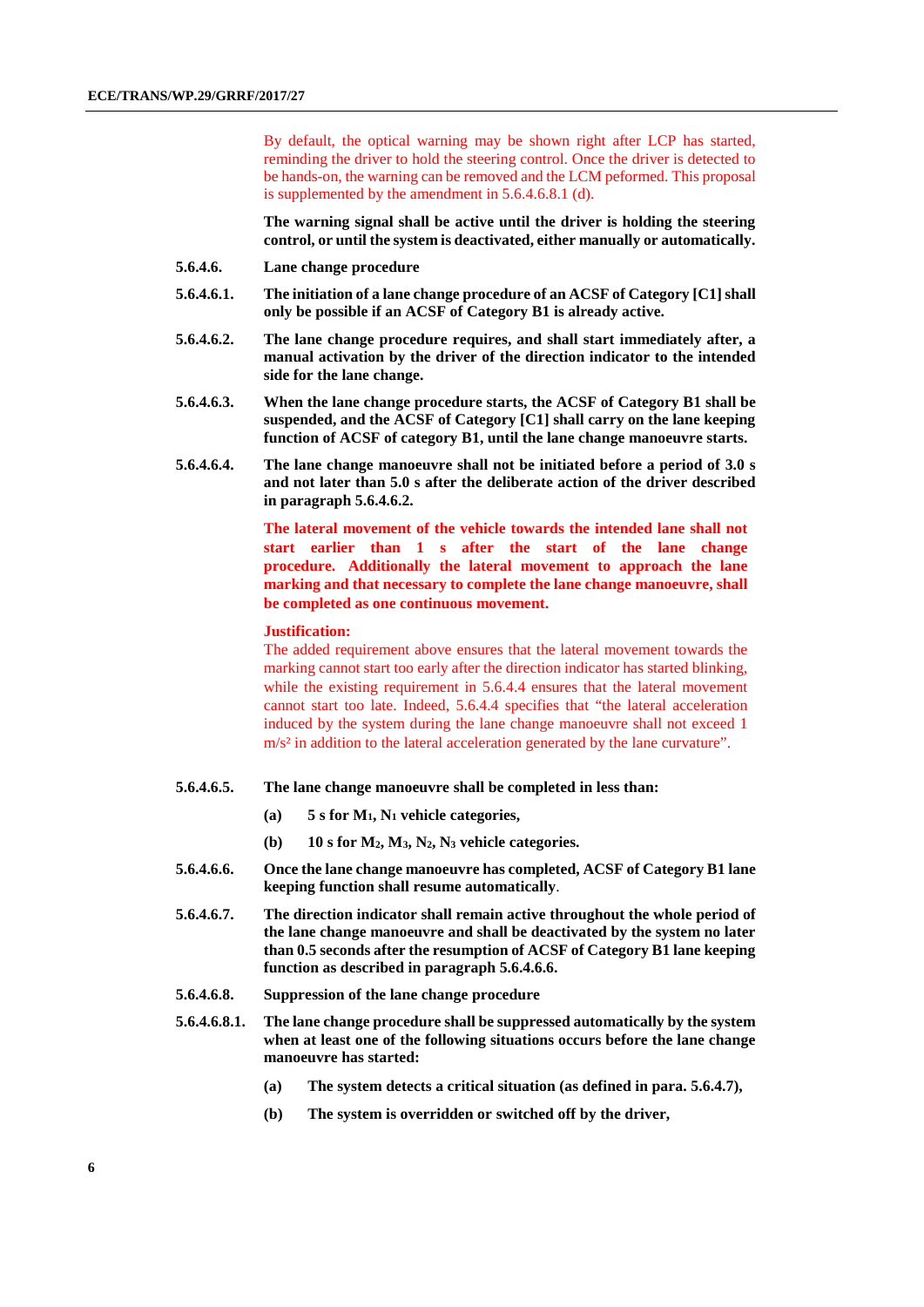**(c) The system reaches its boundaries (e.g. lane markings are no longer detected),**

**(d) The system has detected that the driver is not holding the steering control or the hands-off warning specified in 5.6.4.5.6 is active at the start of the lane change manoeuvre,**

**(e) The direction indicator lamps are manually deactivated by the driver,**

**(f) The lane change manoeuvre has not commenced within 5.0 s following the deliberate action of the driver described in para. 5.6.4.6.2.**

**[(g) The system has detected that the vehicle is driving more than 0.3m offside the center of the lane at the beginning of the lateral movement of the vehicle as defined in 5.6.4.6.4.]**

#### **Justification**

- Changes in paragraph (d): see justification to the alternative proposed by industry in 5.6.4.5.6.
- Added paragraph (g): this paragraph remains with square brackets since not yet fully agreed within industry.
- **5.6.4.6.8.2. Manual deactivation of the lane change procedure, using the manual control of the direction indicator, shall be possible for the driver at any time.**
- **5.6.4.7. Critical situation**

**A situation is deemed to be critical when, at the time a lane change manoeuvre starts, an approaching vehicle in the target lane would have to**  decelerate at 3m/s<sup>2</sup> [0.0 or 1.2] 0.4s seconds after the lane change manoeuvre **has started, to ensure the distance between the two vehicles is never less than that the ACSF vehicle travels in [1] second.**

**Comment:** industry still supports 0s, yet is ready to follow the compromise we offered at ACSF-14 in Köln, provided other parameters are unchanged, e.g. 1s distance at the end of braking phase (5.6.4.7) or formulas and values in 5.6.4.8.

**For the purpose of this requirement, it is assumed that the maximum speed of the approaching vehicle (Vrear) is 130km/h, and that the ACSF vehicle speed is constant.**

- **[5.6.4.8. Minimum distance and minimum operation speed**
- **5.6.4.8.1. The ACSF of Category [C1] shall be able to detect vehicles approaching from the rear in an adjacent lane up to a distance Srear as specified below:**

**The minimum distance Srear shall be declared by the vehicle manufacturer. The declared value shall not be less than 55m.**

**The declared distance shall be tested according to the relevant test in Annex 8 using a two-wheeled motor vehicle of Category L3 as the approaching vehicle. \***

The minimum operation speed V<sub>smin</sub>, down to which the ACSF C is **permitted to perform a lane change manoeuvre, shall be calculated with minimum distance Srear using the following formula:**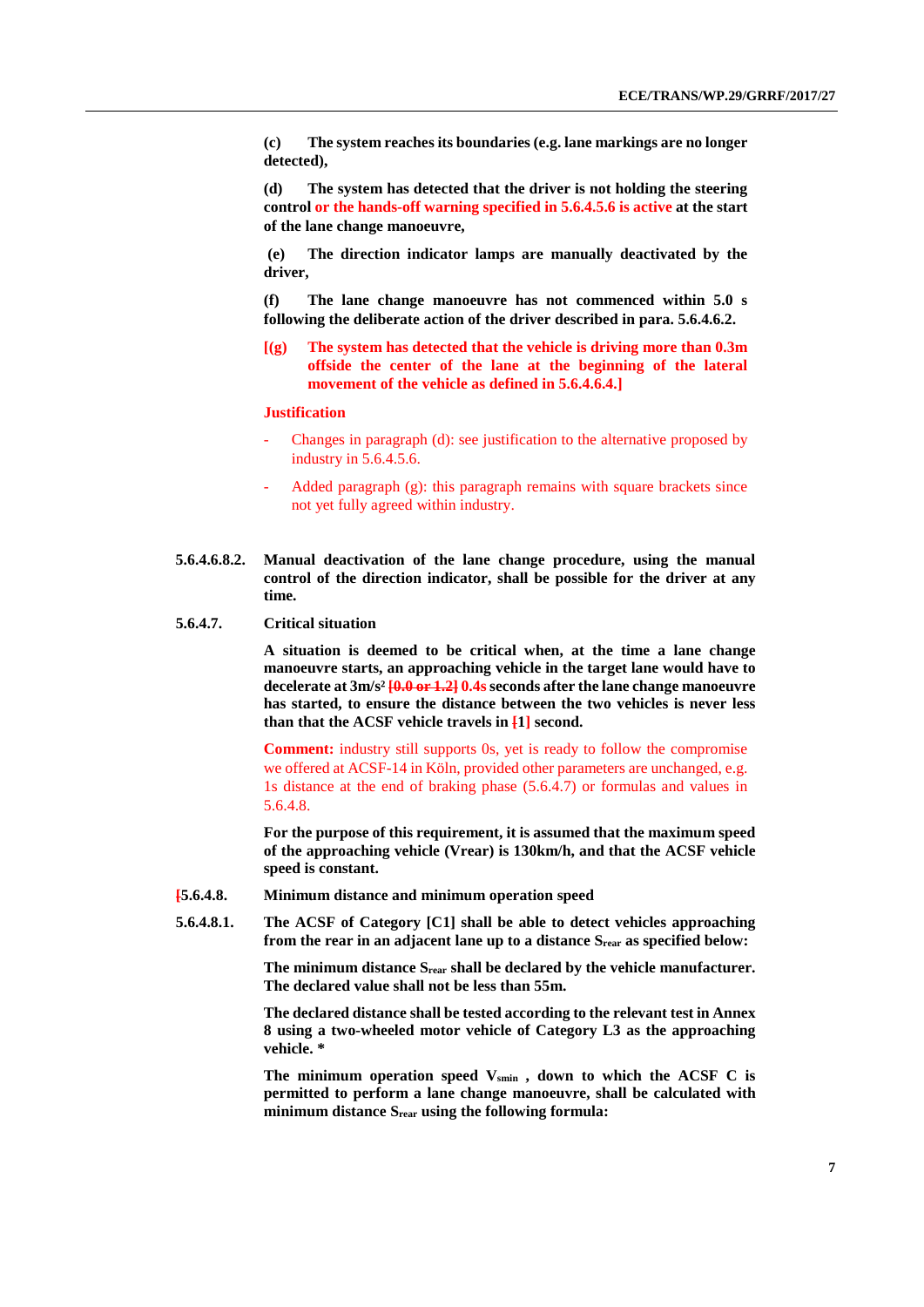**[**

| $V_{Smin} = a * (t_B - t_G) + v_{app} - \sqrt{a^2 * (t_B - t_G)^2 - 2 * a * (v_{app} * t_G - S_{rear})}$ |               |                                                          |                             |                                                                                                        |  |  |
|----------------------------------------------------------------------------------------------------------|---------------|----------------------------------------------------------|-----------------------------|--------------------------------------------------------------------------------------------------------|--|--|
|                                                                                                          | Where:        |                                                          |                             |                                                                                                        |  |  |
|                                                                                                          | Srear         | $=$ Minimum distance declared by the manufacturer in [m] |                             |                                                                                                        |  |  |
|                                                                                                          | Vapp          |                                                          |                             | $=$ 36.1 m/s (Speed of the approaching vehicle $=$ 130 km/h)                                           |  |  |
|                                                                                                          | a             |                                                          | $=$ 3 m/s <sup>2</sup>      | (Deceleration of the approaching vehicle)                                                              |  |  |
|                                                                                                          | $t_{\rm B}$   |                                                          | $=$ [1]s                    | (Time after the start of the manoeuvre at which<br>the deceleration of the approaching vehicle starts) |  |  |
|                                                                                                          | $t_G = [1]_S$ |                                                          |                             | (Remaining gap of the vehicles after<br>the<br>deceleration of the approaching vehicle)                |  |  |
|                                                                                                          |               |                                                          | $V_{\text{smin}} = x [m/s]$ | Resulting minimum activation speed of the ACSF of<br>Category C1                                       |  |  |

**Notwithstanding the requirements above, the system may become active also at speeds**  lower than the calculated V<sub>smin</sub> provided that the following conditions are met:

- **(a) The system has detected another vehicle in the adjacent lane into which the lane change is planned at a distance lower than Srear and**
- **(b) The situation is not deemed to be critical according to paragraph 5.6.5.7 (e.g. at low speed differences and Vapp< 130 km/h)**
- **(c)**  $[\text{S}_{\text{rear}} = (v_{\text{app}} v_{\text{Smin}}) * t_B + (v_{\text{rear}} v_{\text{Smin}})^2 / (2 * a) + v_{\text{Smin}} * t_G]$

**\* Until a uniform test target, having the radar cross section (rcs) characteristics of an appropriate L3 vehicle have been agreed, the motorcycle used for type approval shall be a high volume series production motorcycle and have an engine capacity greater than 500cm3. The choice of the motorcycle shall be agreed between the vehicle manufacturer and with the Technical Service and the details recorded in the Test Report.]**

#### **Justification:**

- The motorbike used for the test should be representative of real motorbikes used on roads (and a competition prototype with plastic which may be too difficult to detect).
- The second change is for clarification.
- **5.6.4.8.2. The vehicle system detection area on ground level shall be at minimum as shown in the figure below.**

### **Fig. 1**

Figure Minimum detection area

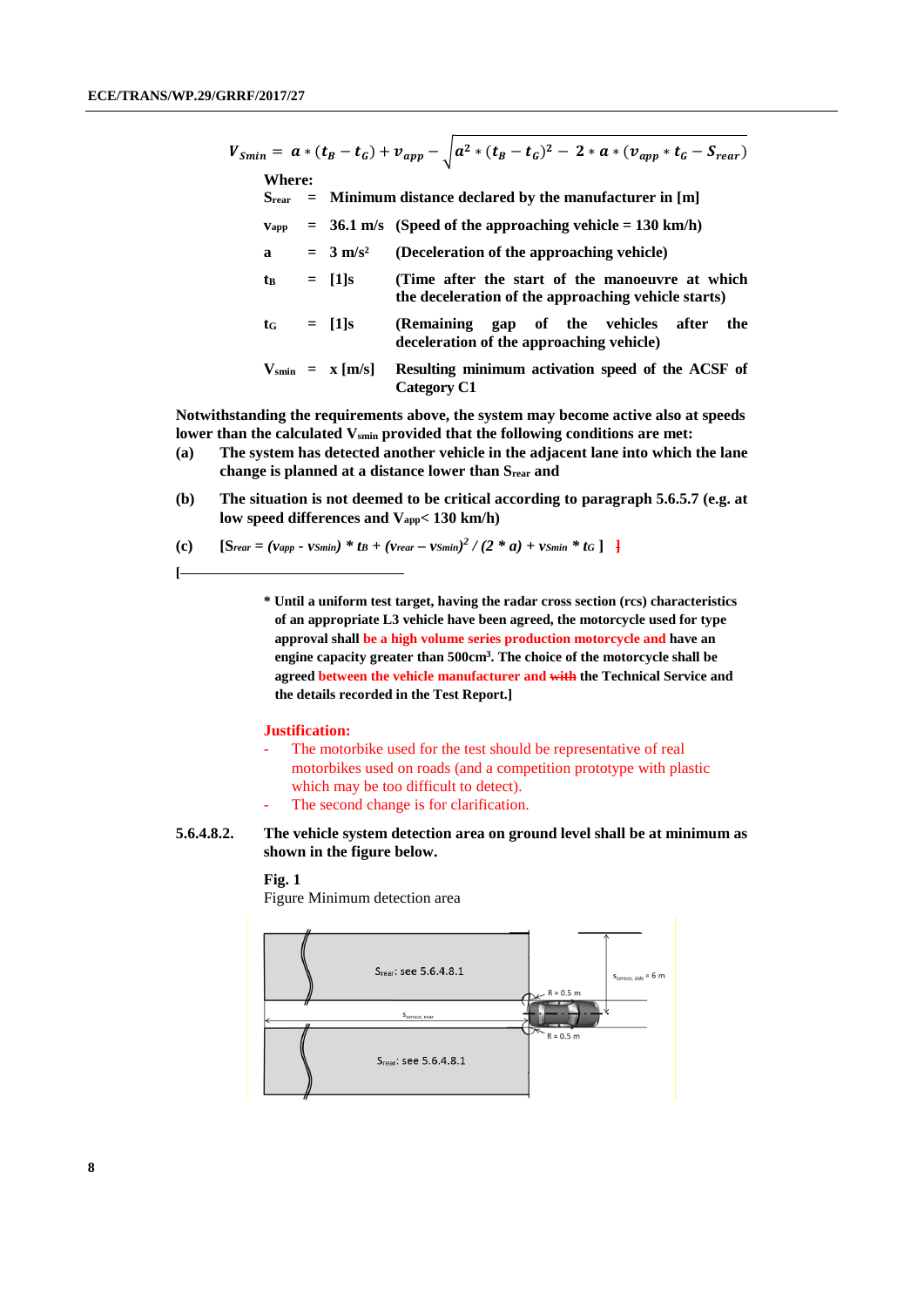- **5.6.4.8.3. After each vehicle new engine start/run cycle (other than when performed automatically, e.g. the operation of a stop/start systems), the ACSF of Category [C1] function shall be prevented from performing a lane change manoeuvre until the system has detected, at least once, a moving object at a distance greater than [x] m the Minimum distance Srear declared by the manufacturer in 5.6.4.8.1.**
- **5.6.4.8.4. The ACSF of Category [C1] shall be able to detect blindness of the sensor (e.g. due to accumulation of dirt, ice or snow). The ACSF of Category [C1] shall be prevented, upon detection of blindness, from performing the lane change manoeuvre procedure. The status of the system shall be signalled to the driver no later than on the initiation of the lane change manoeuvre. The same warning as the one specified in paragraph 5.6.4.5.5. (***system failure warning***) may be used.**
- **5.6.4.9. System information data**
- **5.6.4.9.1. Following data shall be provided together with the documentation package required in Annex 6 of this regulation to the Technical Service at the time of type approval.**
- **5.6.4.9.1.1. The conditions under which the system can be activated and the boundaries for operation (boundary conditions). The vehicle manufacturer shall provide values for Vsmax , Vsmin and aysmax for every speed range as mentioned in the table of paragraph 5.6.2.1.3. of this Regulation.**
- **5.6.4.9.1.2. Information about how the system detects that the driver is holding the steering control.**
- **5.6.4.9.1.3. The means to override and to suppress or cancel.**
- **[5.6.4.9.1.4. Information about how the failure warning signal status and the confirmation of the valid software version related ACSF performance can be checked via the use of an electronic communication interface.]**
- **[5.6.4.9.1.5. Documentation about which system software version related ACSF performance is valid. This documentation shall be updated whenever a software version was amended.]**

#### **Justification:**

- The paragraphs above are already covered by paragraph 5.5.2 (PTI provisions) and by Annex 6, paragraph 3.3.5 (identification of units).
- Proposals from CS&OTA task force are expected by the end of this year. We should no create an interim solution here, which may not be consistent with the proposals from the group.
- **5.6.4.9.1.6. Information on the sensor range over lifetime. The sensor range shall be specified such way that any influence on deterioration of the sensor shall not affect the fulfilment of paragraph 5.6.4.8.3. and 5.6.4.8.4. of this regulation.**
- **5.6.4.10. The vehicle with ACSF of Category [C1] shall be tested in accordance with relevant vehicle test(s) specified in Annex 8 of this Regulation. [For driving situations not covered by the tests of Annex 8, the safe operation of the ACSF shall be demonstrated by the vehicle manufacturer on the base of Annex 6 of this Regulation.]**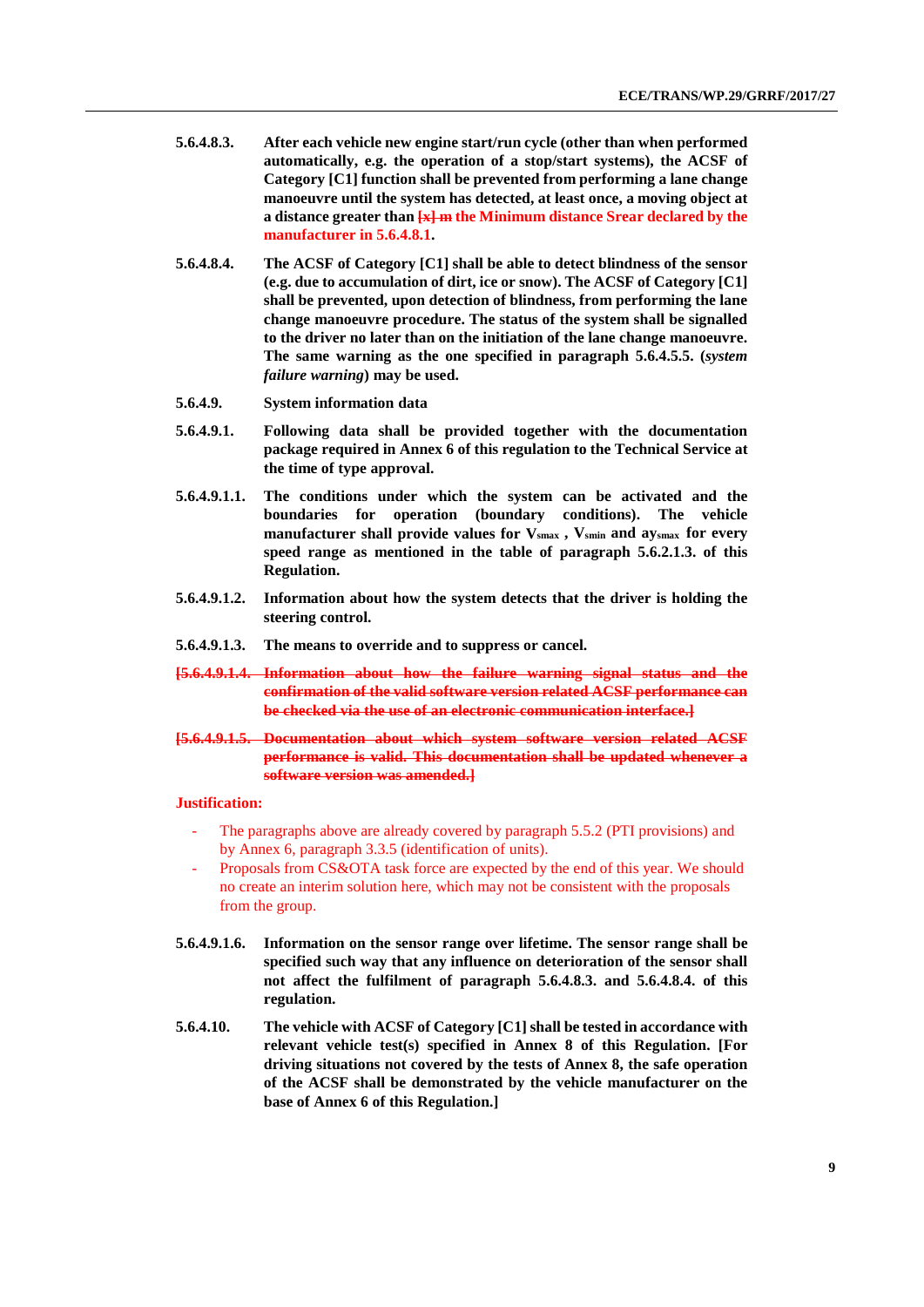*Insert new paragraph 12.7., to read:*

**[12.7. As a derogation, Annex 6 to this Regulation, as amended by [Supp.1 to the 02 series of amendments], shall not be applicable when granting extensions to approvals for Auxiliary Steering Equipment approved to earlier versions of this Regulation and when assessed in accordance with Annex 4 to this Regulation.]**

### *Annex 6,*

*Paragraph 1.,* amend to read (insert a last subparagraph):

"1. General

…

This annex **[**may **shall** also **apply** be called, by special paragraphs in this Regulation, for **to]** safety related functions identified in this Regulation which are controlled by electronic system(s).

This information shall show that "The System" respects, under normal **non**fault and fault conditions, all the appropriate performance requirements specified elsewhere in this Regulation **and that it is designed to operate in such a way that it does not induce safety critical risks**.

*Insert new paragraph 2.1.,* discussion on new definition to read:

**"2.1. "***The System***" means an electronic control system or complex electronic control system that provides or forms part of the control transmission of a function to which this Regulation applies. This also includes any other system covered in the scope of this Regulation, as well as transmission links to or from other systems that are outside the scope of this Regulation, that acts on a function to which this Regulation applies.**

*Paragraph 2.1. (former),* amend to read and renumber:

"2.**2**. "*Safety concept*" is a description of the measures designed into the system, for example within the electronic units, so as to address system integrity and thereby ensure safe operation **under fault and non-fault conditions, including** even in the event of an electrical failure. The possibility of a fallback to partial operation or even to a back-up system for vital vehicle functions may be a part of the safety concept.

*Paragraph 2.2. (former),* amend to read and renumber:

"2.**3**. "*Electronic control system*" means a combination of units, designed to cooperate in the production of the stated vehicle control function by electronic data processing. Such systems, often controlled by software, are built from discrete functional components such as sensors, electronic control units and actuators and connected by transmission links. They may include mechanical, electro-pneumatic or electro-hydraulic elements. "The System", referred to herein, is the one for which type approval is being sought.

*Paragraph 2.3. (former),* discussion on amending and renumber:

"2.**4**. "*Complex electronic vehicle control systems*" are those electronic control systems which are subject to a hierarchy of control in which a controlled function **controlled by an electronic system or the driver** may be over-ridden by a higher level electronic control system/function. A function which is overridden function becomes part of the complex system**, [as well as any overriding system/function within the scope of this Regulation. The transmission links to and from overriding systems/function outside of the scope of this Regulation shall also be included**.**]**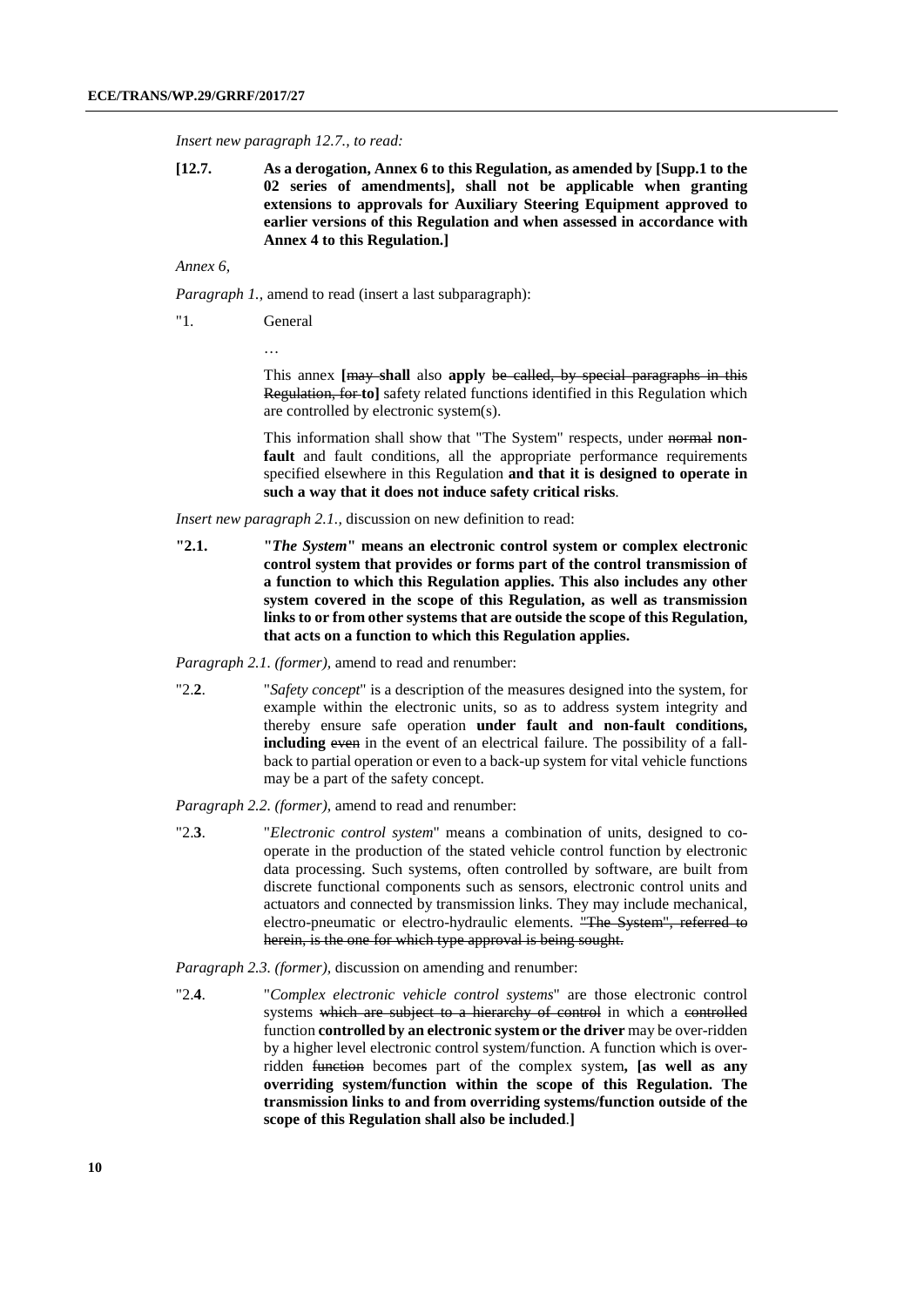*Paragraph 2.4. (former),* discussion on amending and renumber:

"2.**5**. "*Higher-Level electronic control*" systems/functions are those which employ additional processing and/or sensing provisions to modify vehicle behaviour by commanding variations in the normal function(s) of the vehicle control system. This allows complex systems to automatically change their objectives with a priority which depends on the sensed circumstances.

*Paragraphs 2.5. to 2.8. (former),* no changes and renumber to 2.6. to 2.9.

*Paragraph 3.1.,* amend to read:

"3.1. …

**The Technical Service shall assess the documentation package to show that "The System":**

**(a) Is designed to operate in such a way that it does not induce a response that negatively affects the safety,**

**(b) Is designed so that it in fault condition does not induce a risk or can be permanently switched off without affecting the performance of other systems,**

**(c) Respects, under non-fault and fault conditions, all the appropriate performance requirements specified elsewhere in this Regulation, and**

**(d) Was developed according to the development process/method declared by the manufacturer."**

*Paragraph 3.1.1.,* amend to read:

"3.1.1. Documentation shall be made available in two parts:

(a) The formal documentation package for the approval, containing the material listed in paragraph 3. (with the exception of that of paragraph 3.4.4.) which shall be supplied to the technical service at the time of submission of the type approval application. This **documentation package shall be used by the Technical Service** will be taken as the basic reference for the verification process set out in paragraph 4. of this annex.

…"

*Paragraph 3.2.,* discussion on amending:

"3.2. Description of the functions of "The System"

A description shall be provided which gives a simple explanation of all the control functions of "The System" and the methods employed to achieve the objectives, including a statement of the mechanism(s) by which control is exercised."

*Paragraph 3.3.3.,* amend to read:

"3.3.3. Interconnections within "The System" shall be shown by a circuit diagram for the electric transmission links, by a piping diagram for pneumatic or hydraulic transmission equipment and by a simplified diagrammatic layout for mechanical linkages. **The transmission links both to and from other systems shall also be shown."**

*Paragraph 3.3.4.,* discussion on amending to read:

"3.3.4. There shall be a clear correspondence between these transmission links and the signals carried between Units. Priorities of signals on multiplexed data paths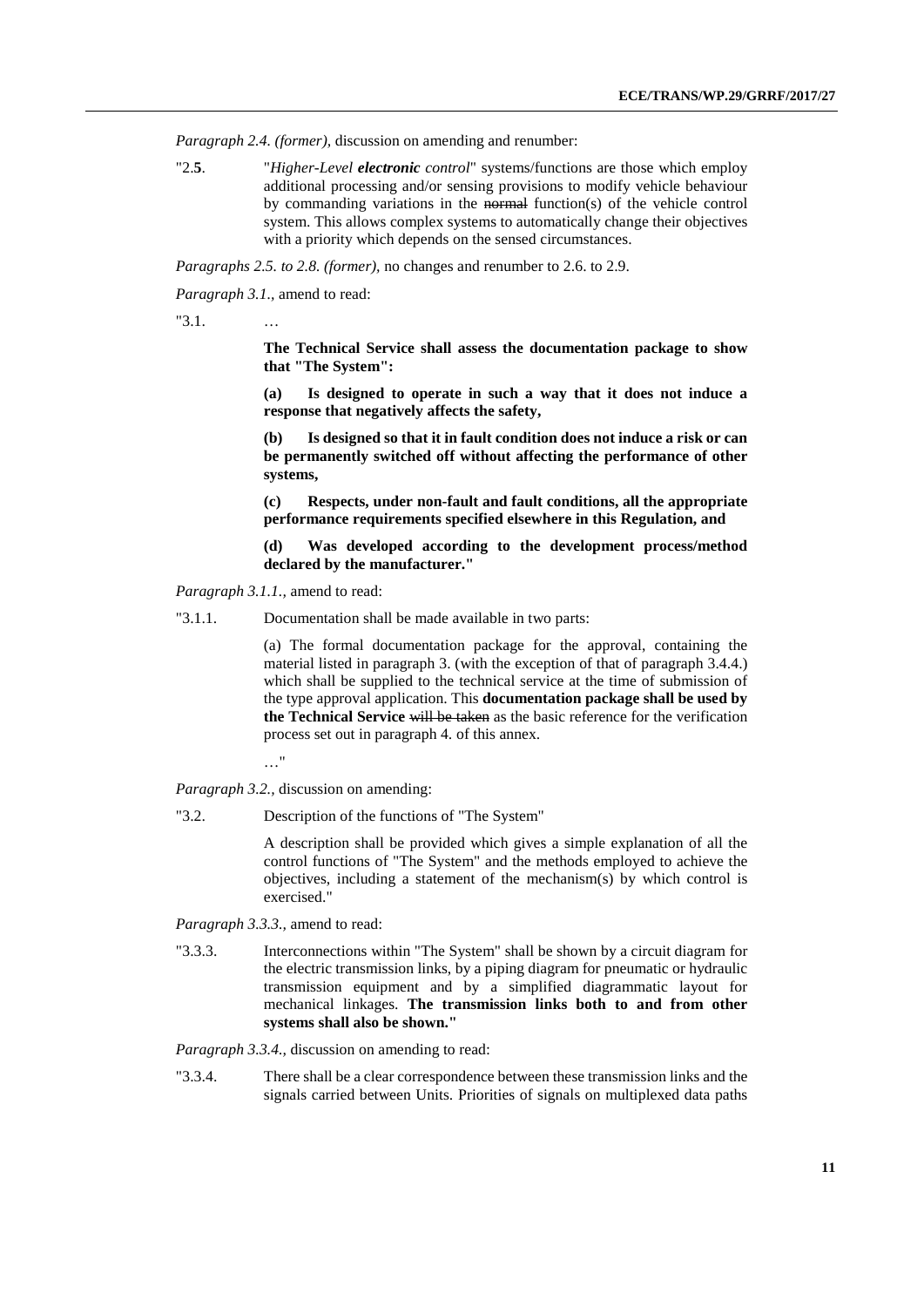shall be stated wherever priority may be an issue affecting performance or safety."

*Insert new paragraph 3.3.4.1.*, discussion on new requirement to read:

**"3.3.4.1. Any function which can affect the fulfilment of the requirements of this Regulation, shall be declared by the manufacturer. The declaration shall include a description of the rationale of the function's operation.**

> **In addition, any declared function that can be over-ridden shall be identified and a further description of the changed rationale of the function's operation provided.**

> **These declarations shall include any functions that are present but not enabled at the time of type approval."**

*Paragraph 3.4.1.,* discussion on amending:

"3.4.1. The manufacturer shall provide a statement which affirms that the strategy chosen to achieve "The System" objectives will not, under non-fault conditions, prejudice the safe operation of systems which are subject to the prescriptions of this Regulation."

*Paragraph 3.4.2.,* amend to read:

"3.4.2. In respect of software employed in "The System", the outline architecture shall be explained and the design methods and tools used shall be identified. The manufacturer shall show evidence of the means by which they determined the realization of the system logic, during the design and development process."

*Paragraph 3.4.3.,* amend to read:

"3.4.3. The Manufacturer shall provide the **Technical Service** with an explanation of the design provisions built into "The System" so as to generate safe operation under fault conditions. Possible design provisions for failure in "The System" are for example:

…"

*Paragraph 3.4.4.,* amend to read:

"3.4.4. The documentation shall be supported, by an analysis which shows, in overall terms, how the system will behave on the occurrence of any one of those specified **hazards or** faults which will have a bearing on vehicle control performance or safety.

> This may be based on a Failure Mode and Effect Analysis (FMEA), a Fault Tree Analysis (FTA) or any similar process appropriate to system safety considerations.

> The chosen analytical approach(es) shall be established and maintained by the Manufacturer and shall be made open for inspection by the technical service at the time of the type approval.

> **[The Technical Service shall perform an assessment of the application of the analytical approach(es). The audit shall include:**

> **(a) Inspection of the safety approach at the concept (vehicle) level with confirmation that it includes consideration of interactions with other vehicle systems. This may be based on a Hazard and Operability analysis (HAZOP) or any similar process appropriate to system safety.**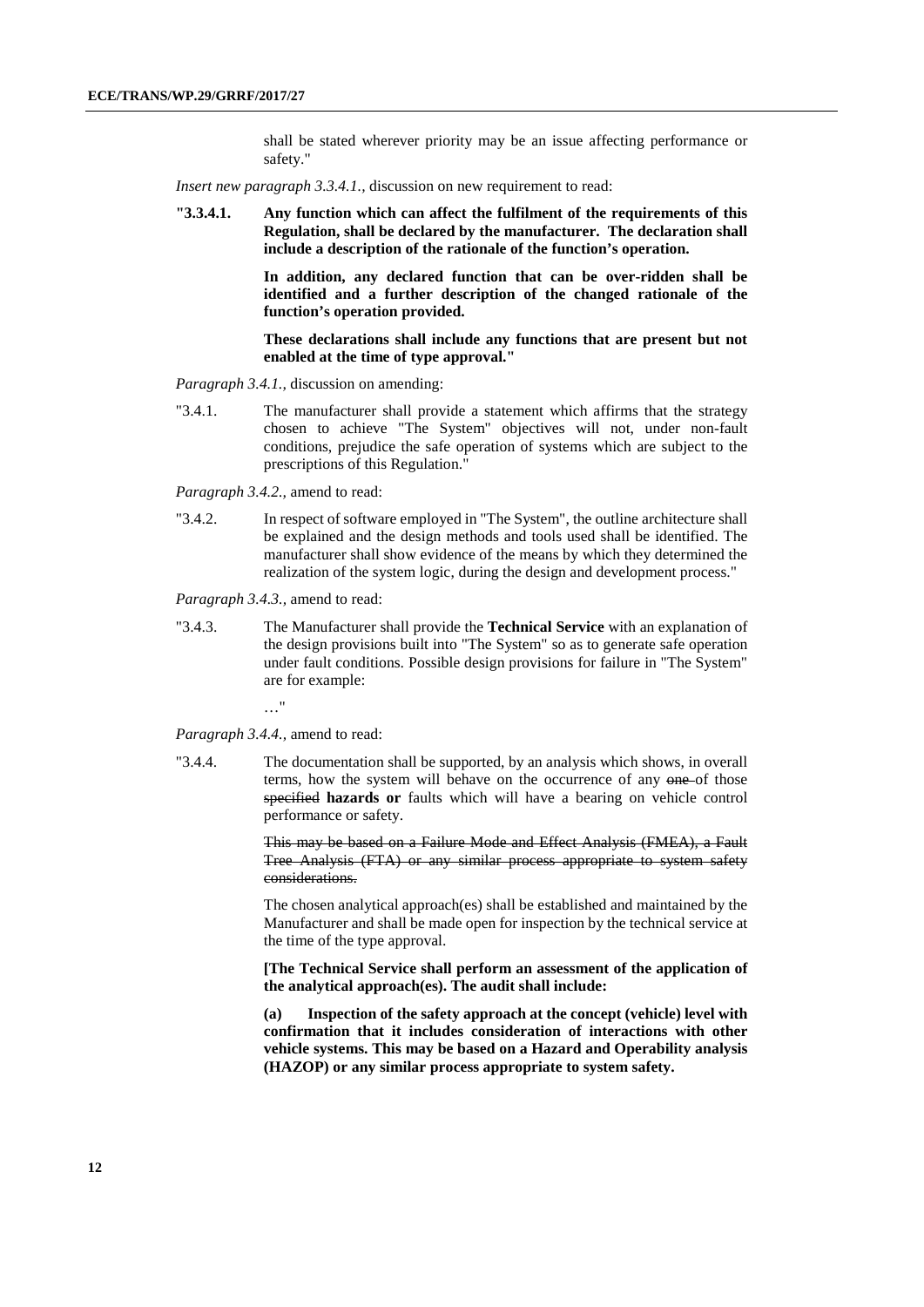**(b) Inspection of the safety approach at the system level. This may be based on a Failure Mode and Effect Analysis (FMEA), a Fault Tree Analysis (FTA) or any similar process appropriate to system safety.** 

**(c) Inspection of the validation plans and results. This shall include validation testing appropriate for validation, for example, Hardware in the Loop (HIL) testing, vehicle on–road operational testing, or any testing appropriate for validation.** 

**The assessment shall consist of spot checks of selected hazards and faults to establish that argumentation supporting the safety concept is understandable and logical and validation plans are suitable and have been completed.**

**The Technical Service may perform or may require to perform tests as specified in paragraph 4 to verify the safety concept.]"**

*Insert new paragraph 3.4.4.2.*, to read:

**[**"**3.4.4.2. This documentation shall describe the resistance of "The System" to environmental influences, e.g. climate and mechanical resistance.]"**

*Paragraph 4.1.1.*, amend to read:

**[**"4.1.1. Verification of the function of "The System"

As the means of establishing the normal operational levels, verification of the performance of the vehicle system **The Technical Service shall verify "The System"** under non-fault conditions **by randomly testing at least [10 per cent] of the instances where a function to which this Regulation applies can be over-ridden, as declared by the manufacturer in paragraph 3.3.4.1. The requirements of this Regulation shall not be comprised when any function to which this Regulation applies is overridden.** shall be conducted against the manufacturer's basic benchmark specification unless this is subject to a specified performance test as part of the approval procedure of this or another Regulation.**]"**

*Paragraph 4.1.2.*, amend to read:

"4.1.2. Verification of the safety concept of paragraph 3.4.

The reaction of "The System" shall<del>, at the discretion of the type approval</del> authority, be checked under the influence of a failure in any individual unit by applying corresponding output signals to electrical units or mechanical elements in order to simulate the effects of internal faults within the unit. **The Technical Service shall conduct this check for at least one individual unit, but shall not check the reaction of "The System" to multiple simultaneous failures of individual units." [The vehicle manufacturer may propose to the Technical Service when is the most relevant time during the development process to perform the test, provided the system is at a sufficient technical level reflecting the final production of the system to be approved.]**

**[The Technical Service shall verify that these tests include aspects that may have an impact on vehicle controllability and user information (HMI aspects).]"**

*Insert new paragraph 5.,* to read:

**"[5. Reporting by technical service**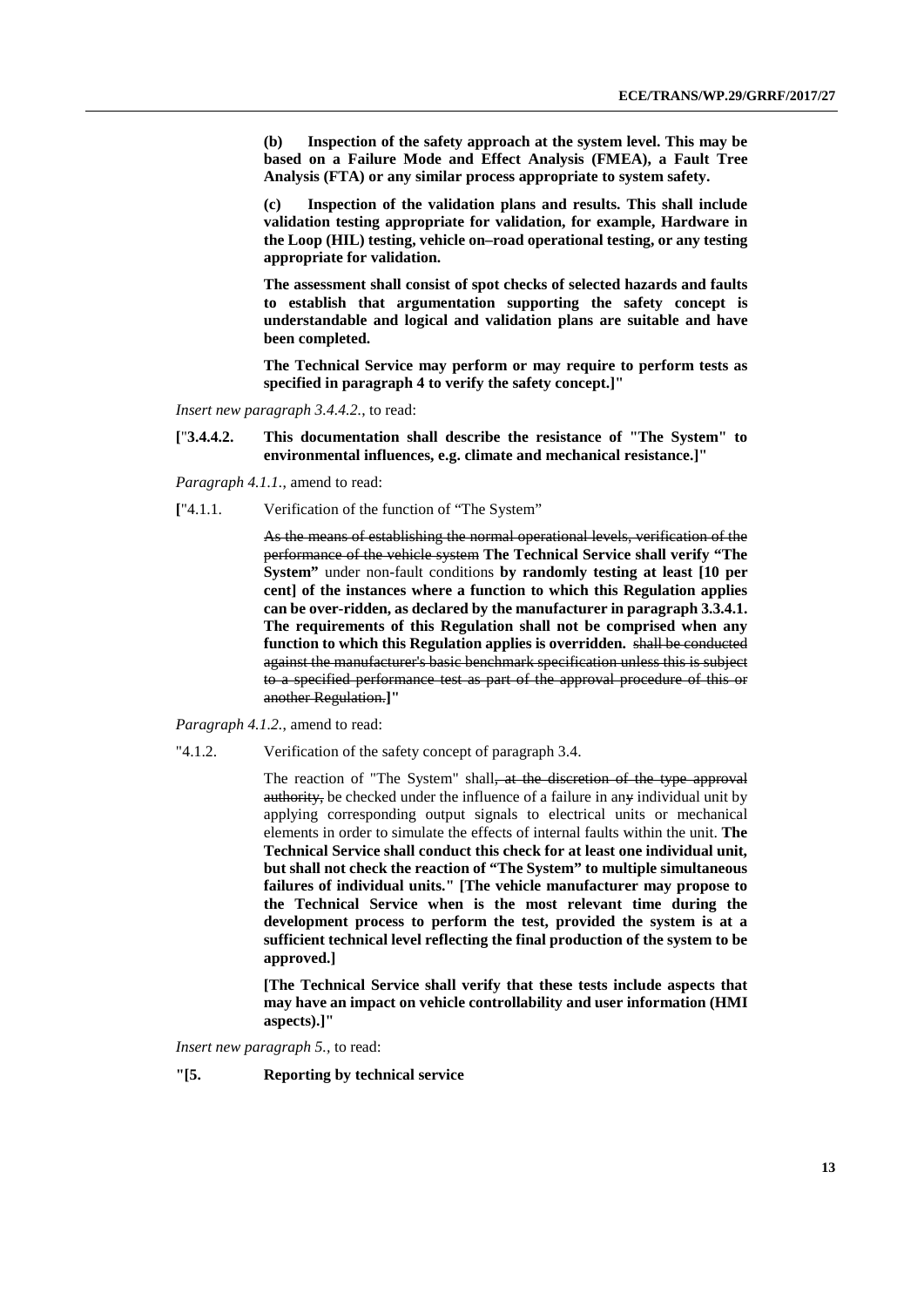**Reporting of the assessment by technical service shall be performed in such a manner that allows traceability, e.g. versions of documents inspected are coded and listed in the records of the technical service.**

**An example of a possible layout for the report from the technical service to the type approval authority is given in the template in Part II of this document.]"**

## **[II. Example of Report Layout**

Nr. 01-05

### **Type-Approval Procedure**

Information System of the German Type-Approval Authority

- $\mathbf{0}$ . **General data**
- Vehicle make:  $0.1$
- $0.2$ Type:
- $0.3$ Idenfication mark: (if applicable)
- $0.4$ Name and address of the manufacturer:
- Name and address of the appointee:  $0.4.1$
- $0.5$ Information folder or documentation

 $No.$ 

Date of issue:

Date of last update: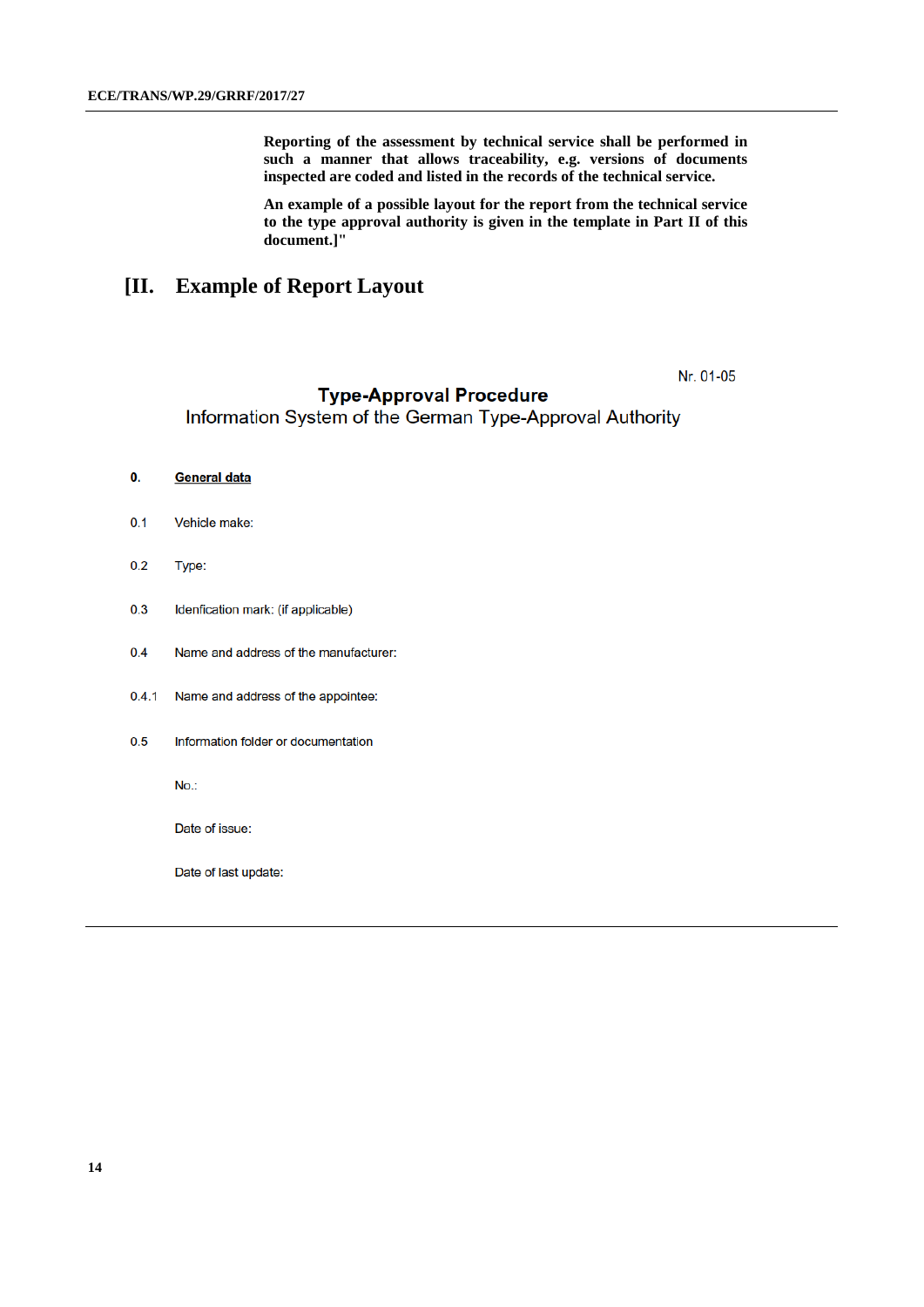# **Type-Approval Procedure** Information System of the German Type-Approval Authority

| 1.          | Test vehicle(s) / object(s)           |                                                                                                                                                                                                                                                                                                                                                           |
|-------------|---------------------------------------|-----------------------------------------------------------------------------------------------------------------------------------------------------------------------------------------------------------------------------------------------------------------------------------------------------------------------------------------------------------|
| 1.1<br>ment | <b>General description:</b>           | N.B.: Information to be provided either here or as an attach-                                                                                                                                                                                                                                                                                             |
|             |                                       | General description of the complex electronic sys-<br>tem with its main components and functions, as well<br>as brief explanation of the safety concept and of the<br>possibility of testing the operating condition of the<br>system as part of the periodic technical inspections<br>(see, for instance, ECE Regulation 13, Annex 18,<br>paragraph 3.1) |
| 1.2         | ment                                  | <b>Description of the control function:</b> N.B.: Information to be provided either here or as an attach-                                                                                                                                                                                                                                                 |
|             |                                       | Specific description of all control functions and<br>list of all input and measurement variables,<br>list of all output variables,<br>boundaries within which the system functions<br>(see, for instance, ECE Regulation 13, Annex<br>18, paragraph 3.2)                                                                                                  |
| 1.3<br>ment | <b>Description of the components:</b> | N.B.: Information to be provided either here or as an attach-                                                                                                                                                                                                                                                                                             |
|             |                                       | Specification (in list form) of the discrete functional<br>units<br>with their respective<br>combinations of assembly in the system,<br>linkages and signal flow priorities,<br>÷.<br>information regarding the identifiability of hard-<br>÷.<br>and software (see, for instance, ECE Regula-<br>tion 13, Annex 18, paragraph 3.3)                       |
| 2.<br>ment  | <b>Manufacturer's safety concept</b>  | N.B.: Information to be provided either here or as an attach-                                                                                                                                                                                                                                                                                             |

#### $2.1$ **Manufacturer's declaration:**

The manufacturer(s) XXX has/have confirmed that the strategy chosen for the achievement of the objectives of the "system", assuming flawless conditions, does not interfere with the safe operation of parts of the equipment required under this regulation (e.g. braking device) (see appendix).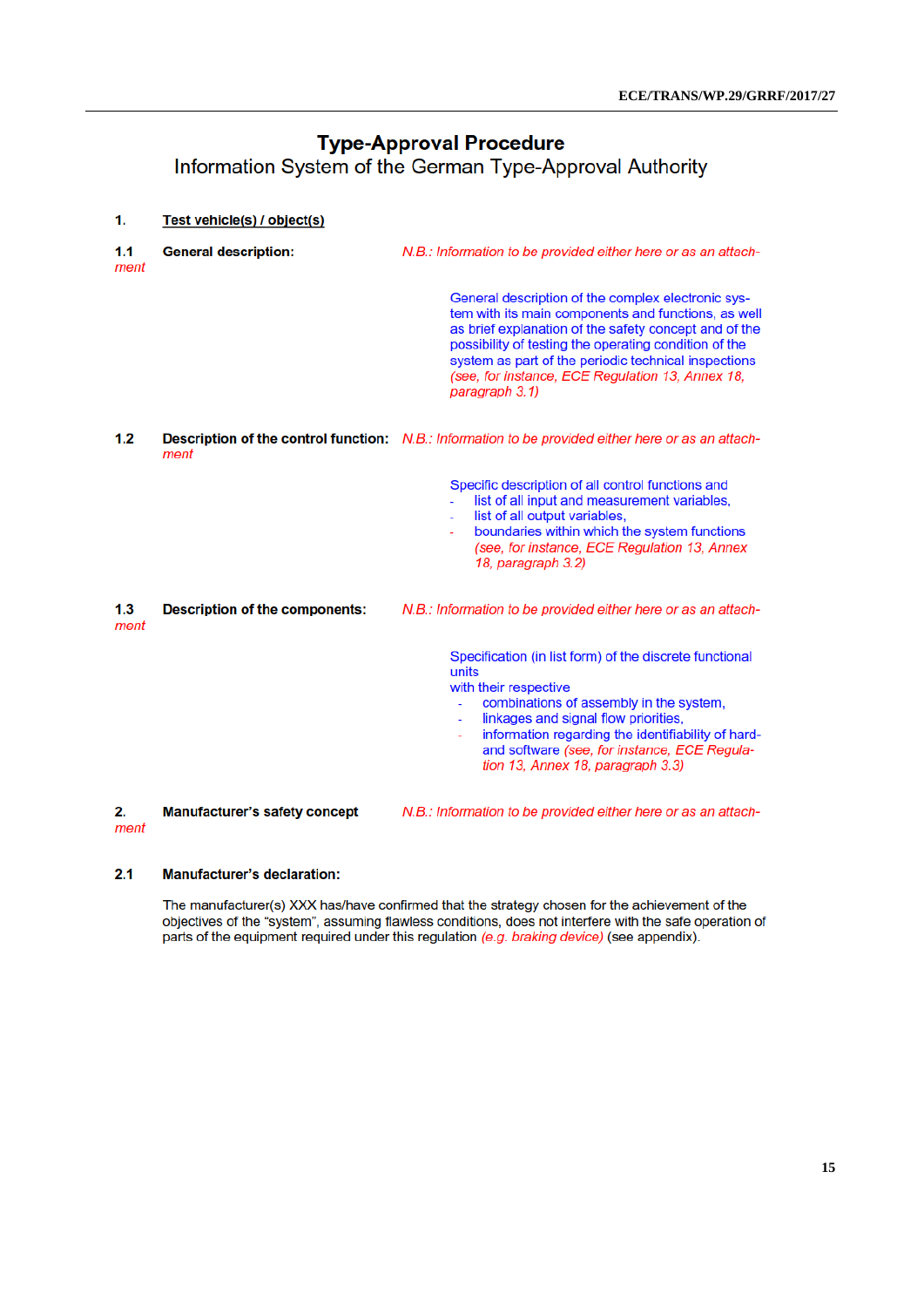# **Type-Approval Procedure** Information System of the German Type-Approval Authority

#### $2.2$ **Hard and Software development:**

Specification of the documents in which the software development process is described. Description/diagram of the software development process including the software design factors

#### $2.3$ Function in case of errors in the system:

General description of the fallback, change or shut-off functions and any possible partial operation functions, including their conditions and boundaries of their effectiveness in the event of

any failures in the "system"

Description of the simulated malfunction

#### Analysis of the behavior of the "system" in case of errors:  $2.4$

Description of the results and confirmation by the Technical Service that the corresponding documentation (for instance in accordance with ECE Regulation 13, Annex 18, paragraph 3.4.4) can be accessed by the approval authority through the manufacturer under its reference number XXXX.

Specification of the documents evidencing the verification of the fault-free performance of the vehicle system in operation.

#### $2.5$ Resistance against environmental influences:

E.g. type and scope of tests on climate and mechanical resistance and electromagnetic compatibility

#### $2.6$ Testability of the system:

Description of the possibility of testing the operating condition of the system as part of the periodic technical inspections

#### $2.7$ **General information:**

**Test location:** 

Test date: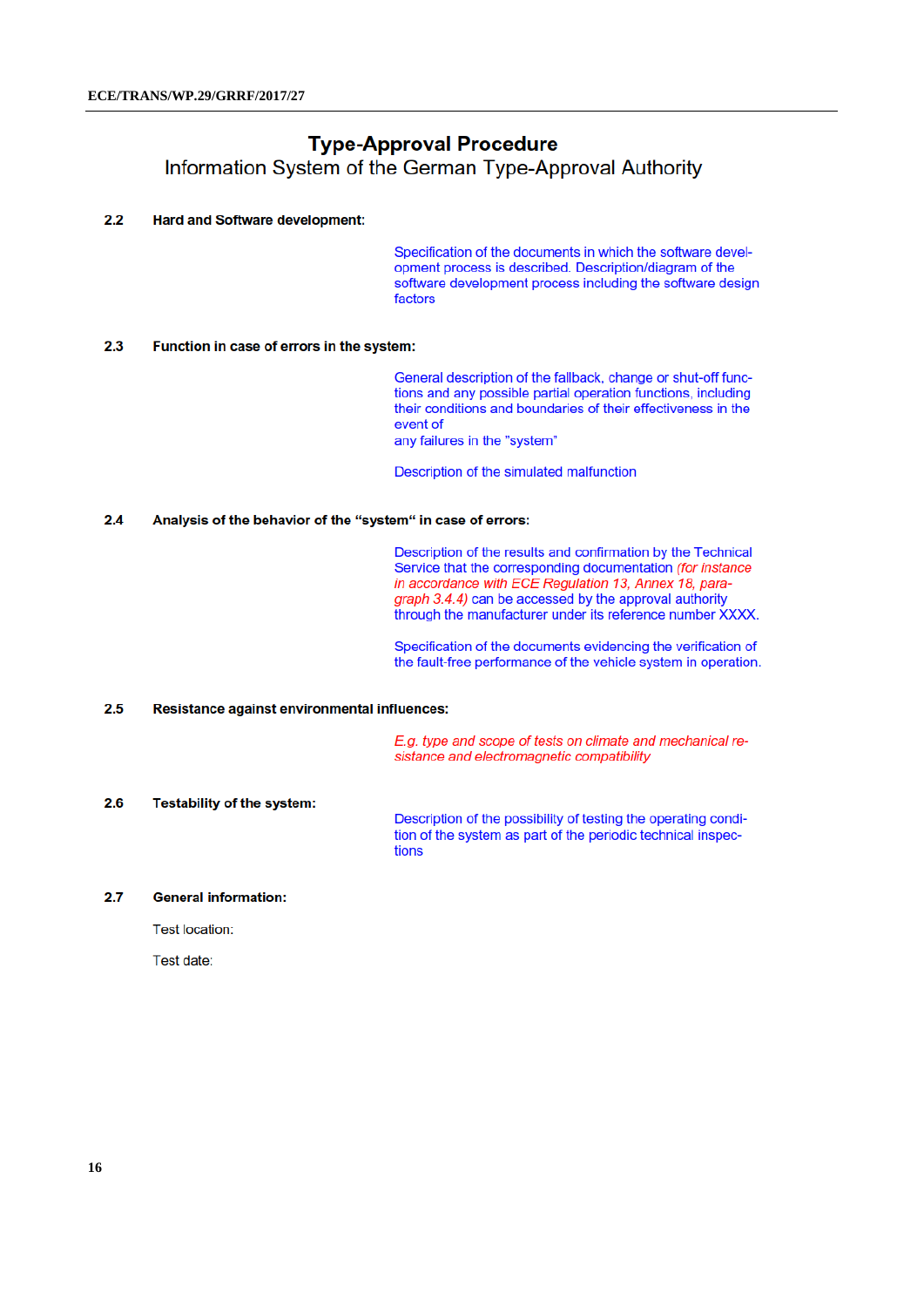# **Type-Approval Procedure**

Information System of the German Type-Approval Authority

#### $2.8$ **Comments:**

 $3.$ **Appendices:** 

| <b>Appendix 1:</b> | e.g. list of changes                          |
|--------------------|-----------------------------------------------|
| <b>Appendix 2:</b> | e.g. general description regarding 1.1        |
| <b>Appendix 3:</b> | e.g. manufacturer's declaration regarding 2.1 |

ш,

4.

# **Final certificate**

**Statement of conformity** 

The information folder referred to under item 0.5. and the type described therein  $-$  do con $form - to the above-mentioned test specification.$ 

This test report consists of pages 1 to 5.

This test report may be reproduced and distributed only by the client and only in its entirety. Any partial reproduction and publication of the test report is permissible only with the prior written approval of the test laboratory.

## **TEST LABORATORY**

accredited by the Accreditation Office of the Federal Motor Vehicle Department, **Federal Republic of Germany** 

City

Order number

E-mail: firstname.lastname@td.de

**Date** 

Phone: XXX Fax: YYY

**Signature Chartered Engineer** Name (please print):

]"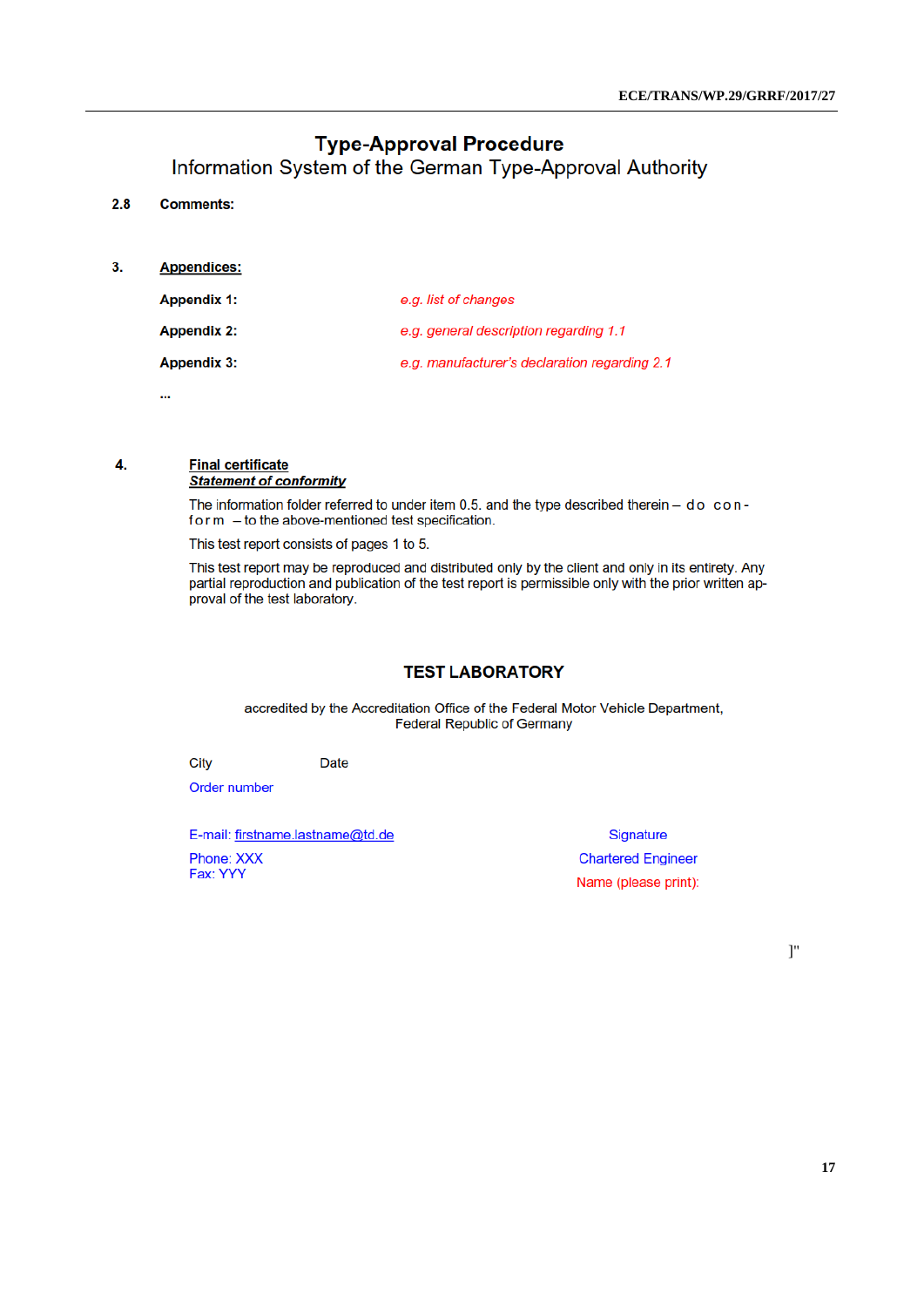*Annex 8,*

*Paragraph 3.3.,* insert to read:

**"3.3. Tests for ESF**

**The vehicle shall be driven with activated ESF on a road with lane markings on each side, positioned within the lane markings.**

**The test conditions and the vehicle speeds shall be within the operating range of the system as declared by the manufacturer.**

**Further details of the tests described below shall be discussed and agreed between the vehicle manufacturer and the technical service to adapt the required testing to the declared use case(s) the ESF is designed to operate.**

**In addition, the manufacturer shall demonstrate to the satisfaction of the Technical Service that the requirements defined in paragraph 5.1.6.2.1. to 5.1.6.2.6. are fulfilled in the whole range of the ESF operation range (specified by the vehicle manufacturer in the system information data) This may be achieved on the basis of appropriate documentation appended to the test report.** 

**[3.3.1. Test for ESF Type a. i/ii: (unintentional lateral manoeuvre)**

**A target vehicle driving in the adjacent lane shall approach the vehicle under test and one of the vehicles shall minimize their lateral distance.** 

**The tests requirements are fulfilled if:**

**(a) an ESF intervention is started, and**

**(b) the warnings are provided no later than the ESF intervention starts, and**

**(c) the ESF intervention does not lead the vehicle to leave its original lane.]**

**[3.3.2. Test for ESF Type a.iii: (intentional lateral manoeuvre)**

**The vehicle under test starts a lane change while another vehicle is driving in the adjacent lane such that no intervention of the ESF system would lead to a collision.**

**The test requirements are fulfilled if:**

**(a) an ESF intervention is started, and**

**(b) the warnings are provided no later than the ESF intervention starts, and**

**(c) the ESF intervention does not lead the vehicle to leave its original lane. ]**

**[3.3.3. Test for ESF Type b.:**

**The vehicle under test shall approach an object positioned within its trajectory. The object shall be of such size and positioned in a way that the vehicle can pass the object without crossing the lane markings.**

**The tests requirements are fulfilled if:**

**(a) the ESF intervention avoids or mitigates the collision, and** 

**(b) the warnings are provided no later than the ESF intervention starts, and**